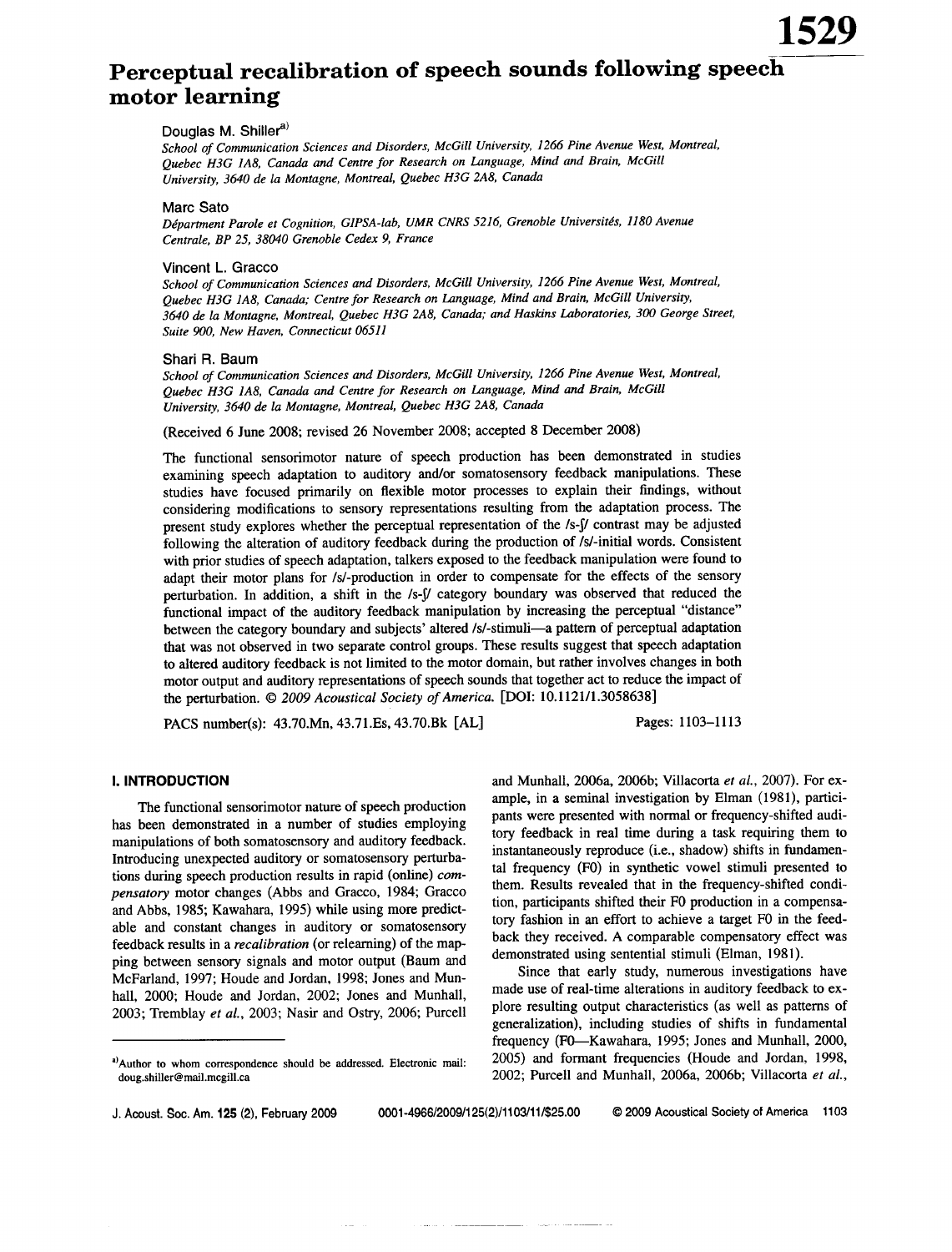[2007](#page-10-0)) during vowel production. All of these investigations have reported significant (but incomplete) compensatory effects in the speech motor output, as measured via kinematic or acoustic means, suggesting—not surprisingly—a strong link between auditory perception and motor output. Importantly, these studies have demonstrated not only motor corrections to counteract the effect of the perturbation, but also a persistence of those corrections (i.e., an aftereffect) once the perceptual manipulation is removed (e.g., [Houde and Jor](#page-9-0)[dan, 1998;](#page-9-0) [Jones and Munhall, 2000;](#page-9-1) [Houde and Jordan,](#page-9-2) [2002;](#page-9-2) [Jones and Munhall, 2005;](#page-9-3) [Purcell and Munhall, 2006a,](#page-10-1) [2006b;](#page-10-2) [Villacorta](#page-10-0) et al., 2007). The fact that changes in the motor system do not disappear immediately likely reflects a change in motor representations due to a global remapping of the auditory-motor relationship (i.e., sensorimotor adaptation). These results are typically interpreted in the framework of forward and inverse internal models [Guenther, 1995;](#page-9-4) [Per-](#page-9-5)kell et al.[, 1997;](#page-9-5) [Kawato, 1999](#page-9-6)). Modulated response outputs during the manipulation of somatosensory or auditory feedback are thought to reflect feedback control mechanisms in which the expected sensory consequences of the speechmotor act are evaluated against the actual sensory input in order to further control production. These mechanisms also help to distinguish the sensory consequences of our own actions from sensory signals due to changes in the outside world (see [Guenther, 2006,](#page-9-7) for a review).

Although these findings suggest an important relationship between an individual's perceptual "space" and his/her speech motor patterns, they fail to reveal the extent to which the perception and production systems may be truly integrated in producing such adaptation effects. One recent study attempted to draw a stronger association between perception and production, by examining how individual differences in auditory discrimination abilities may influence the degree to which speakers adapt to altered sensory feedback ([Villacorta](#page-10-0) et al.[, 2007](#page-10-0)). The investigation demonstrated that those individuals who exhibited greater sensitivity in auditory discrimination of relevant acoustic features (i.e., F1 frequencies) produced greater degrees of compensation to alterations in F1 in real-time auditory feedback. However, an important issue that has not been addressed is whether speech-motor adaptation to alterations in sensory feedback modifies the perceptual representation of speech sounds. Indeed, while the above-mentioned studies of speech adaptation to altered sensory feedback have indicated that sensory input affects speech motor control, the extent to which speech motor processes influence the speech sound representations that are central to how we perceive and produce speech has not been previously explored. That is, with changes in speech-motor output to alterations in auditory feedback, is there a concomitant adjustment in the perceptual space?

A significant body of speech perception research has demonstrated that sensory representations of speech sounds are flexible in response to changes in the sensory and linguistic aspects of speech input [Ladefoged and Broadbent, 1957;](#page-9-8) [Miller and Liberman, 1979;](#page-9-9) [Mann and Repp, 1980;](#page-9-10) [Bertel](#page-9-11)son *et al.*[, 2003;](#page-9-11) Norris *et al.*[, 2003;](#page-9-12) [Kraljic and Samuel,](#page-9-13) [2005](#page-9-13)). Listeners have been shown to rapidly compensate for short-term changes in speaking rate ([Miller and Liberman,](#page-9-9)

[1979](#page-9-9)) and phonetic context ([Mann and Repp, 1980,](#page-9-10) [1981](#page-9-14)), as well as individually varying vocal tract characteristics (i.e., speaker normalization ([Ladefoged and Broadbent, 1957;](#page-9-8) [Nearey, 1989](#page-9-15)), in order to maintain perceptual accuracy in the face of such variability. Perceptual learning has been observed following exposure to foreign-accented talkers, resulting in improved word identification performance over time ([Clarke and Garrett, 2004;](#page-9-16) [Bradlow and Bent, 2008](#page-9-17)). In addition, a number of studies have shown changes in perceptual speech sound representations in listening tasks involving lexically ambiguous stimuli [Bertelson](#page-9-11) *et al.*, 2003; [Norris](#page-9-12) *et al.*[, 2003;](#page-9-12) [Kraljic and Samuel, 2005;](#page-9-13) [McQueen](#page-9-18) *et al.*, [2006](#page-9-18)).

In spite of this significant body of speech perception research demonstrating that sensory representations of speech sounds are flexible in response to changes in the sensory and linguistic aspects of speech input, studies of adaptation in speech production have focused primarily on the flexibility of motor processes in order to explain their findings, without regard for the possible contribution of changes in sensory representations that are presumed to constitute the acoustic "target" of speech movements. In the present study, we utilized a speech adaptation paradigm to explore whether auditory representations of speech sounds are, in fact, not static following speech production under conditions of altered auditory feedback, but rather can be adjusted to reflect changes in a talker's own speech output. The experimental procedure involved the real-time alteration of auditory feedback during the production of the sibilant /s/ in brief /s/ initial words. During an intensive period of speech practice under feedback-altered conditions, /s/-productions were examined for evidence of compensation for the manipulation. The persistence of any change in output following the sudden removal of the perturbation was also explored, as a reflection of a change in the speech-motor representation [Baum and McFarland, 1997;](#page-9-19) [Houde and Jordan, 1998;](#page-9-0) [Baum and McFarland, 2000;](#page-9-20) [Houde and Jordan, 2002;](#page-9-2) [Jones](#page-9-21) [and Munhall, 2003;](#page-9-21) [Tremblay](#page-10-3) *et al.*, 2003; [Jones and Mun](#page-9-3)[hall, 2005;](#page-9-3) [Purcell and Munhall, 2006a;](#page-10-1) [Villacorta](#page-10-0) *et al.*, [2007](#page-10-0)). In addition to motor adaptation, the perceptual representation of the  $/s$ - $\int$  contrast was examined immediately prior to and following the period of speech adaptation using a phoneme labeling task in order to determine whether boundary shifts would emerge, suggesting a perceptual adaptation to reduce the functional impact of the auditory feedback alteration.

## **II. METHODS**

All procedures were approved by the Institutional Review Board of the Faculty of Medicine at McGill University and all subjects provided informed consent prior to testing.

## **A. Subjects**

Thirty subjects were tested, all females (in order to reduce between-subject variability in fricative centroid frequency and vowel F0), between 19 and 30 years of age, and native speakers of North American English. Subjects had no reported history of speech or language disorder and no hear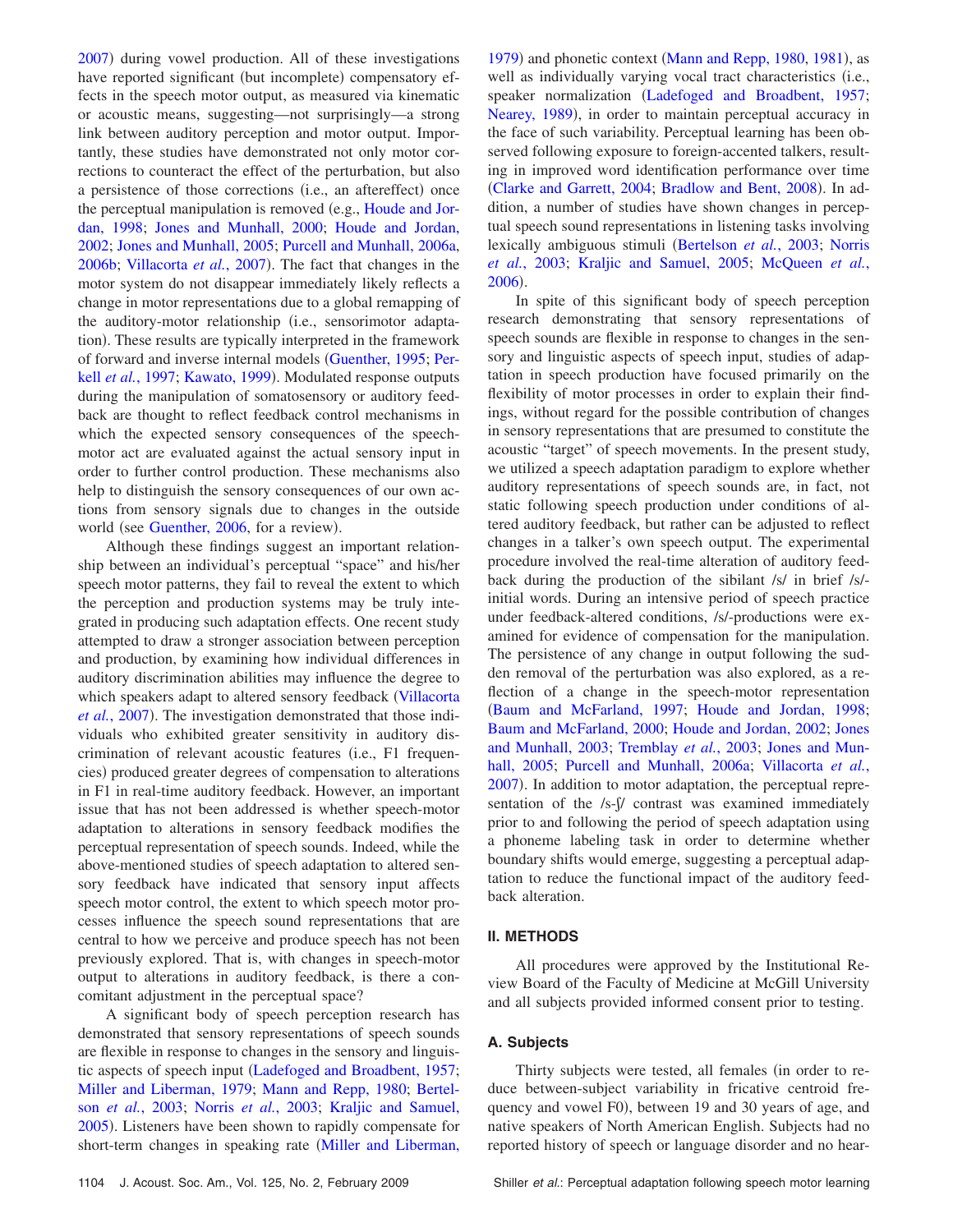ing loss confirmed by a pure-tone hearing screening conducted prior to testing). Subjects were also evaluated informally to rule out the presence of a functional speech disorder involving the production of /s/ (i.e., interdental, dentalized, lateral, or palatal lisp) by one of the authors (Shiller), who is a certified speech-language pathologist. The 30 subjects were randomly assigned to one of three groups, with ten subjects in each group: (1) a group that produced speech under conditions of *altered* auditory feedback (group AF), (2) a group that produced speech under conditions of *unaltered* auditory feedback (group UF), and (3) a group that passively listened to a sequence of frequency-altered speech stimuli that was matched to the stimuli perceived by subjects in the AF group, only in this case without speaking (PL group).

## **B. Audio recording**

All groups were tested while seated in a sound attenuating testing room (Industrial Acoustics Company, Bronx, NY). For tasks involving speech production (AF and UF groups), subjects spoke into a condenser microphone (ME-66, Sennheiser, Germany) positioned 10 cm from the subject's mouth. The signal from the microphone was amplified to line level using a microphone preamplifier (model 302, Symetrix, Mountlake Terrace, WA) and then passively split into two identical channels, one of which was used to digitally record the subject's unprocessed speech signal, and the other which was sent to a digital signal processor (DSP) for processing. The output of the DSP was again passively split into two identical channels, one of which was digitally recorded (simultaneously with the unaltered speech signal) and the other which was presented back to the subject through circumaural headphones (SR-80, Grado Labs, Brooklyn, NY). The two channels of audio (unprocessed and processed by the DSP) were analog low-pass filtered at 22.0 kHz, and then digitized at 44.1 kHz (16 bit resolution) using an analog-to-digital converter (Transit, M-Audio, Irwindale, CA) attached via USB to a Toshiba laptop computer. The digitized audio signals were captured directly into MATLAB (v.7.4, Mathworks, Natick, MA) using the DATA ACQUISITION TOOLBOX (v. 2.10, Mathworks, Natick, MA).

## **C. Manipulation of auditory feedback**

Subjects in the AF group produced a sequence of individual words under conditions of altered auditory feedback. Auditory feedback was manipulated using a DSP to gradually modify in real time the frequency spectrum of short words containing the initial fricative /s/ (e.g., "see"). Under conditions of maximal acoustic perturbation, the DSP shifted the first spectral moment (or centroid) of the fricative down by three semitones (averaging -1430 Hz across subjects), resulting in an acoustic signal that, while still categorically an /s/, was now closer in centroid frequency to the fricative /f/ (as in "she"). The vowel spectrum was shifted to the same degree (reducing the fundamental frequency and all formants), which had the effect of lowering the perceived pitch of the voice. This modified acoustic signal was amplified and fed back to subjects through headphones.

<span id="page-2-0"></span>

FIG. 1. Empirical test of the ability of the DSP to alter fricative centroid frequency. The dashed line (open circles) indicates the specified magnitude of spectral shifting (in steps of -0.5 semitones). The solid line (filled circles) indicates the measured centroid frequency following processing by the DSP. This test confirms the ability of the DSP to significantly reduce the centroid frequency of  $s$  within a reasonably small margin of error  $\approx 5\%$  at the maximum specified shift of -3.0 semitones).

The DSP used to perform the real-time manipulation of auditory feedback was a commercial device designed for the manipulation of speech acoustic signals (SPX-1000, Yamaha, Japan). The device digitally samples an input signal at 44.1 kHz and uses a proprietary method to "pitch shift" an input speech signal at a delay of 10 ms. The ability of the device to manipulate the parameter of interest in the present study—fricative first spectral moment—was assessed empirically in order to verify the operation of the device. A speech utterance "see" was recorded on a digital audio tape (44.1 kHz, 16 bit sampling) and then played back through the DSP with the device set at 0 frequency shift (baseline, unmodified signal) and then at six linearly decreasing steps of frequency shift, ranging from  $-0.5$  to  $-3.0$  semitones (the maximum employed in the present study) in steps of -0.5 semitones. For each level of spectral shift, the output of the DSP was digitally recorded and the fricative centroid frequency was estimated using the same method as was employed for the analysis of speech production in the study (see Sec. II H). Figure [1](#page-2-0) shows the recovered values of fricative centroid frequency at each level of frequency shift (the open circles show the specified shift and the filled circles indicate the recovered frequency). A close correspondence was observed between the specified and recovered frequencies; at the maximum level of spectral shifting  $(-3.0 \text{ semitones},$ which corresponds to the manipulation employed in the present study), the deviation between specified and recovered centroids was less than 5%. This was satisfactory for the purpose of the present study, as it confirmed the ability to significantly reduce the fricative centroid frequency with a reasonably small margin of error in the magnitude of the specified shift.

In previous studies of speech adaptation involving manipulations of auditory feedback during vowel production, masking noise has been mixed with the subject's altered speech signal before presenting it back to them through headphones in order to minimize the subject's perception of their unmodified speech output via air and bone conduction.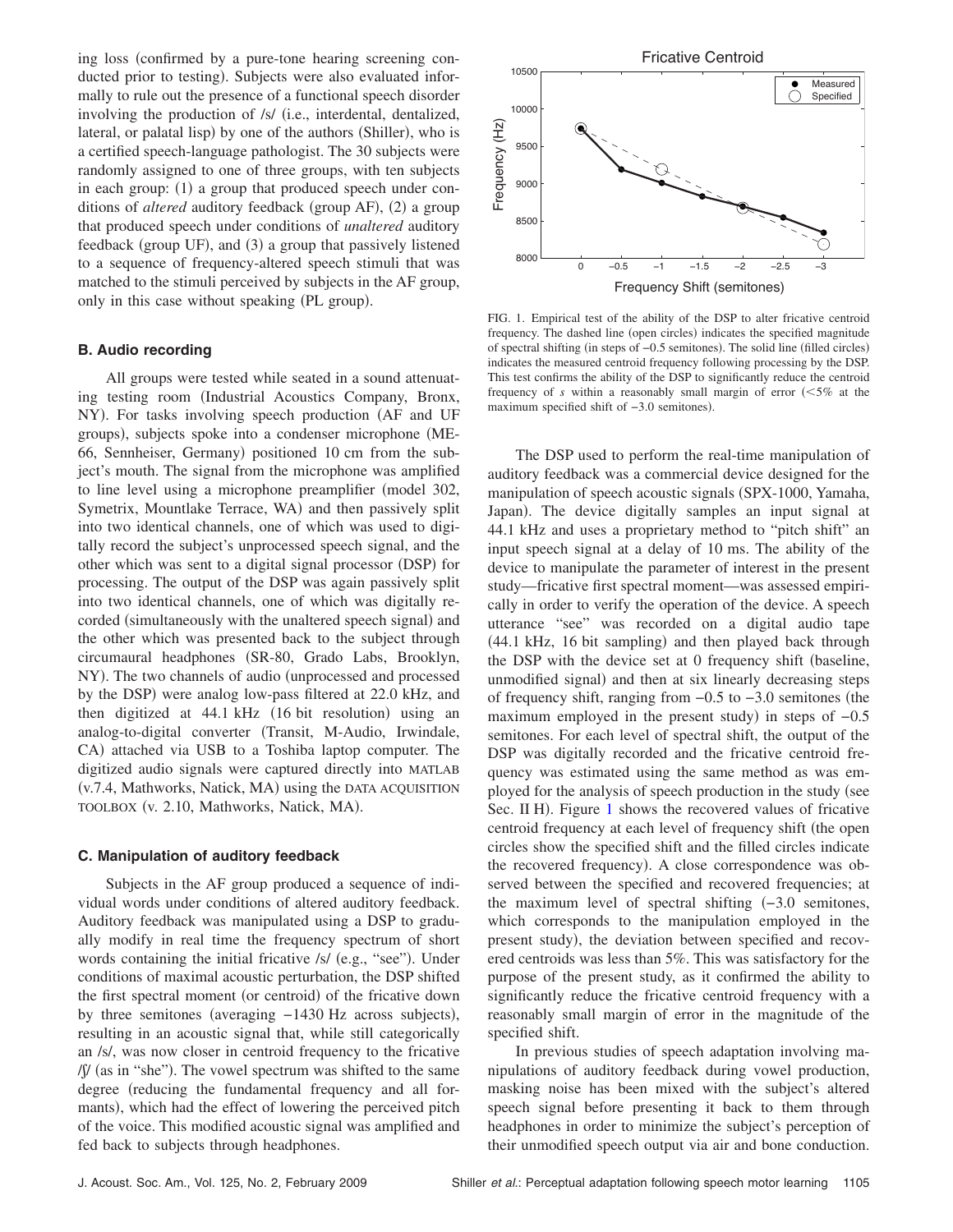<span id="page-3-0"></span>TABLE I. Speech production stimuli.

| /s/-stimuli | sue, see, saw, sigh, say, sot, so, seep, sip, sop,                                             |
|-------------|------------------------------------------------------------------------------------------------|
|             | sock, suit, seat, soy, soup                                                                    |
| /f/-stimuli | shoe, she, shaw, shy, shay, shot, show, sheep,<br>ship, shop, shoot, sheet, shape, shake, shut |

In the present study, no masking noise was added to the modified speech signal due to its potential impact on the noise spectrum of the voiceless fricatives that were of primary interest. Rather, the modified acoustic signal was simply gained sufficiently to limit the subjects' perception of their air/bone conducted speech signal. The amplifier gain levels and speaking volume employed in the present study were determined in pilot tests during which subjects were instructed to produce words at a comfortable speaking volume while the gain levels on the microphone preamplifier and DSP were adjusted. The goal was to achieve a sound level that was perceived by the subject to be loud (but not uncomfortable), that was reported by subjects to limit the perception of their own air/bone conduction speech signal, and that was found to yield clear evidence of speech adaptation in the fricative. With the microphone positioned at a fixed distance of 10 cm from the subjects, a gain level that achieved these goals was determined, at which point the peak level indicated on the volume unit (VU) meter of the microphone amplifier was noted  $(+2)$ , on a scale from  $-7$  to +3). For all subsequent subjects, with the variable gain settings on all sound equipment fixed, a consistent loudness level was achieved by ensuring that the subjects' mouths were positioned 10 cm from the microphone and that their speech yielded a target peak VU level of  $+2$  [approximately 65 dB sound pressure level (SPL), as measured at the microphone using a handheld SPL meter. Feedback regarding speaking volume was provided to subjects during a brief practice period prior to testing, as well as throughout the course of testing (using visual feedback from the experimenter), as required.

During the experiment, the DSP was controlled by the laptop computer using an external USB MIDI interface (MIDIsport  $2 \times 2$ , M-Audio). Control of the DSP was coordinated with the presentation of visual stimuli and audio recording using custom software written in MATLAB.

# **D. Task sequence: AF and UF groups (speech production**…

For the AF and UF groups, the speech production task involved reading a sequence of words, presented one at a time on a computer display (65 point font) at a distance of 1.5 m. Each word was presented on the display for 3 s, followed by a 1 s period in which the display was blank, for a total interstimulus interval (onset to onset) of 4 s. Stimuli consisted of single-syllable English words of the form consonant-vowel (CV) or consonant-vowel-consonant (CVC). The total set of stimuli consisted of 30 words (Table [I](#page-3-0)) 15 of which had  $\int / \int$  as the onset sound (not used for speech training, as described below) and 15 of which had /s/ as the onset sound (used for speech training). The stimulus word set included a range of vowel sounds; however, the final conso-

<span id="page-3-1"></span>

FIG. 2. Schematic depicting the sequence of procedures for each of the three groups of subjects: (1) speech production with altered auditory feedback (AF, top), (2) speech production with unaltered auditory feedback (UF, middle), and (3) passive listening (PL, bottom). The numbers underneath the horizontal lines indicate the number of words spoken. See text (Secs. II D and II E) for details.

nant sounds were restricted to the unvoiced stops: /p/, /t,/ or /k/ (see Table [I](#page-3-0)). Subjects were instructed to read the words with the initial sound prolonged, following a model provided by the experimenter. In pilot studies, prolonged fricatives tended to show less overall variability in duration and amplitude as well as a more consistently present steady-state region at the fricative center. The modification also served to increase the subjects' exposure to the auditory feedback manipulation (in the AF group). The mean duration of baseline /s/-productions was  $599$  ms.<sup>1</sup>

For both the AF and UF groups, subjects underwent the following sequence of six procedures (see Fig.  $2$  for schematic).

- (1) Acclimatization period. Subjects read aloud 90 words into a microphone while listening to their amplified (but otherwise unaltered) speech acoustic signal through headphones. The stimuli consisted of an equal proportion of words beginning with /s/ and  $\int$ / $\int$ , drawn from the full set of 30 stimulus items. Each word was presented three times in a fully randomized order.
- (2) Phoneme identification pretest. Following the acclimatization period, subjects underwent the first of two phoneme identification tasks, which involved listening to synthetic speech stimuli through headphones and assigning a phoneme label to each token by responding on a computer keyboard (see *Phoneme identification* below).
- (3) Speech production pretest. Subjects then underwent an assessment of speech production (the first of four for the AF group and the first of two for the UF group). The assessment involved the production of a restricted set of CV speech stimuli, consisting of the fricative /s/ combined with the three English "point" vowels: /u/ (as in "sue"), /i/ (as in "see") and /a/ (as in "saw"). Each word was produced ten times in a fully randomized order.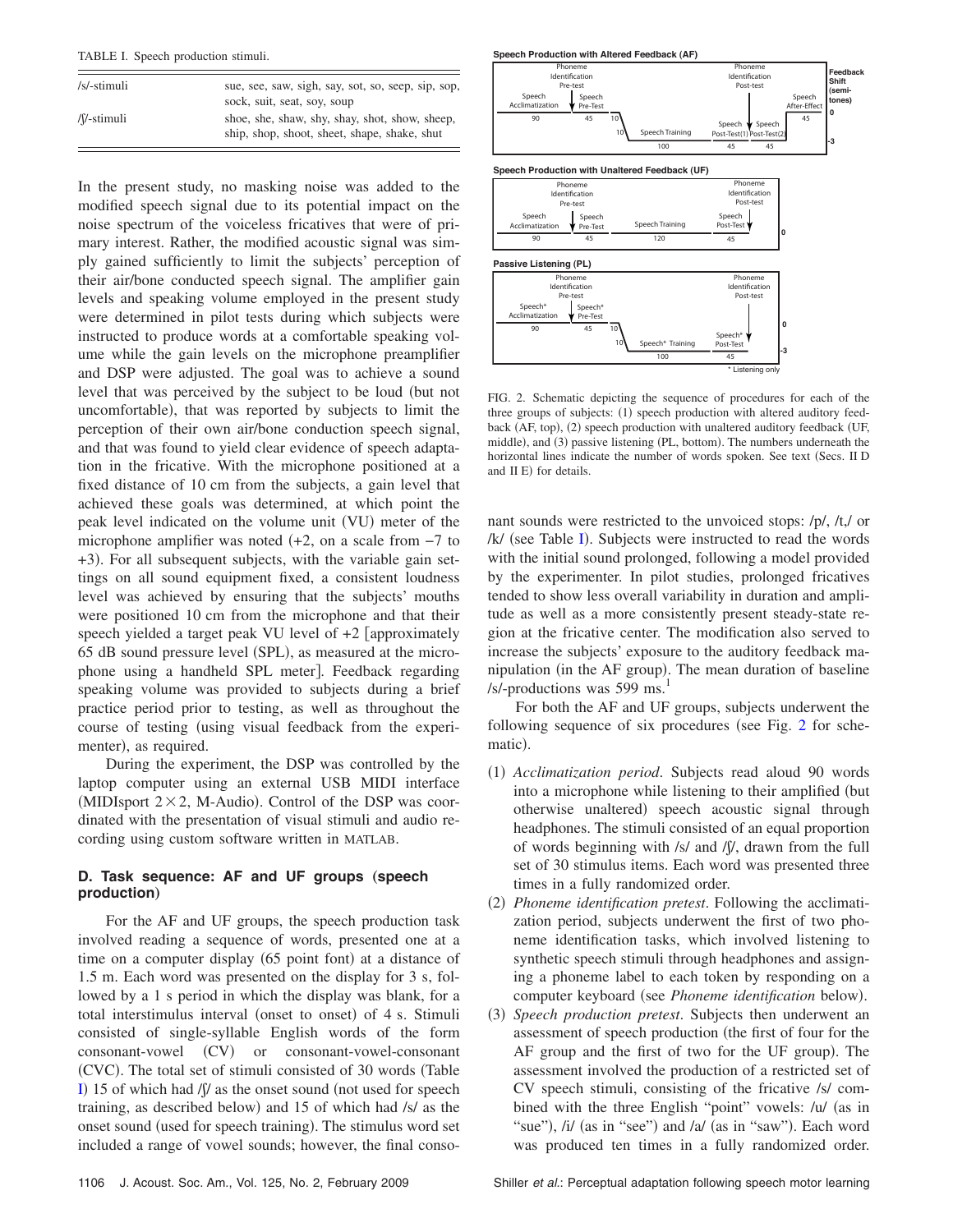While the fricative /s/, produced in a range of vowel contexts, was the primary focus of the assessment, an additional 15 tokens involving the fricative  $\int \int$  were also included in the assessment in order to evaluate the possible generalization of  $s$ -production training to  $\mathcal{N}$ . Due to space limitations, the analysis of  $\int \int$ -words is not reported in the present paper.

- (4) Speech training. Subjects produced a sequence of words containing the fricative *s* exclusively drawn from the full set of 15 /s/-stimuli). For the AF group, /s/-words were produced under conditions of altered auditory feedback, whereas for the UF group, /s/-words were produced with similarly amplified but otherwise unaltered auditory feedback. For the AF group, this training period began with 10 trials under unaltered feedback conditions, followed by the introduction of the acoustic perturbation (linearly ramped on over 10 trials), and then 100 trials under conditions of maximal acoustic perturbation (-3.0 semitones). For the UF group, the training period consisted of 120 trials under conditions of unaltered auditory feedback.
- (5) Speech production post-test (1). Both groups then underwent a second assessment of speech production consisting of the same 45 stimuli that were used in the speech production pretest (with the *s*-stimuli presented in a different random order). For both groups, auditory feedback conditions for this assessment remained unchanged from the preceding training period. Hence, for the AF group, subjects continued to experience the maximum level of acoustic perturbation, while for the UF group, feedback remained unaltered. For both groups, motor adaptation was assessed as the difference in /s/-centroid frequency between this test and the speech production pretest (item 3 above).
- (6) Phoneme identification post-test. Following the speech production post-test, subjects in both groups underwent a second phoneme identification procedure (same as procedure 2 described above), but utilizing a different randomized order of perceptual stimuli.

For subjects in the AF group, two additional procedures were carried out following the phoneme identification post-test in order to examine the presence of a motor learning aftereffect.

- (7) Speech production post-test (2). A replication of the speech production post-test (item 5 above) was carried out (using a new randomized stimulus order) under conditions of maximal auditory feedback perturbation in order to ensure that any changes in speech output following speech production training were maintained during the phoneme identification post-test (a  $7-8$  min period during which the subject listened to speech stimuli without speaking).
- (8) Speech production aftereffect. Immediately following the replicated speech production post-test (2), the perturbation of auditory feedback was suddenly and unexpectedly removed and a final assessment of speech production was carried out under conditions of unaltered feedback. Once again, the assessment consisted of the same stimuli as used in all previous assessments of

speech production, but in a different randomized order.

#### **E. Task sequence: PL group (passive listening)**

Subjects in the PL group were seated in the soundattenuating testing room and viewed the presentation of individual words on a computer display (using same text size, timing, and distance as described above). Simultaneous with each visual stimulus, a corresponding spoken word was presented auditorily through headphones.

The auditory stimuli were tokens digitally recorded from the output of the DSP for one subject who had participated in the study as a member of the AF group. The subject was selected on the basis of the following criteria: (1) a degree of /s/ motor adaptation that was similar to, but did not exceed, the average degree of adaptation for the entire AF group, and (2) a degree of token-to-token variability that did not exceed the average for the AF group. The subject that was selected exhibited a mean /s/-adaptation effect of 358 Hz (group mean: 527 Hz) and an across-token standard deviation of /s/-centroid frequency that ranged from 354.4 Hz in the baseline phase to 300.9 Hz at the end of training (group means: 503.9 and 452.4 Hz, respectively).

Following the same sequence as the AF group, subjects in the PL group first listened to 90 "acclimatization" trials and then underwent the phoneme identification pretest, using the same procedure administered to the AF and UF groups. Subjects then listened to the speech production pretest  $(45)$ trials), speech training (10 unaltered, 10 ramping on, and then 100 trials with maximal spectral shifting), and speech production post-test (45 trials at maximal spectral shift), after which they underwent a second test of phoneme identification (phoneme identification post-test).

In order to ensure that subjects in the PL group attended to the auditory and visual stimuli, they participated in a simple task in which they were instructed to indicate (using a computer keyboard) the number of letters contained in each word that was presented on the screen. Because the auditory presentation typically followed the visual presentation by approximately 1 s, subjects were instructed to respond with a key press only after the word had been presented auditorily.

#### **F. Phoneme identification**

A phoneme identification procedure was carried out in order to characterize the boundary between each subject's /s/ and  $\sqrt{v}$  categories. The task employed a set of synthetic speech stimuli, which differed from each other along a ninestep acoustic spectral continuum from  $/s/$  to  $/\sqrt{V}$ . In the task, individual speech utterances, consisting of the sound embedded within the carrier: "a \_ed" (e.g., "a shed" or "a said") were presented to subjects at a comfortable volume through headphones. Following each stimulus presentation, subjects labeled the fricative by pressing a corresponding key labeled "s" or "sh") on a computer keyboard using the index and middle fingers of their dominant hand. Subjects were instructed to respond as quickly and accurately as possible following the onset of the stimulus. Key order was counterbalanced such that in each group, half of the subjects used each order. In total, ten tokens of each stimulus were pre-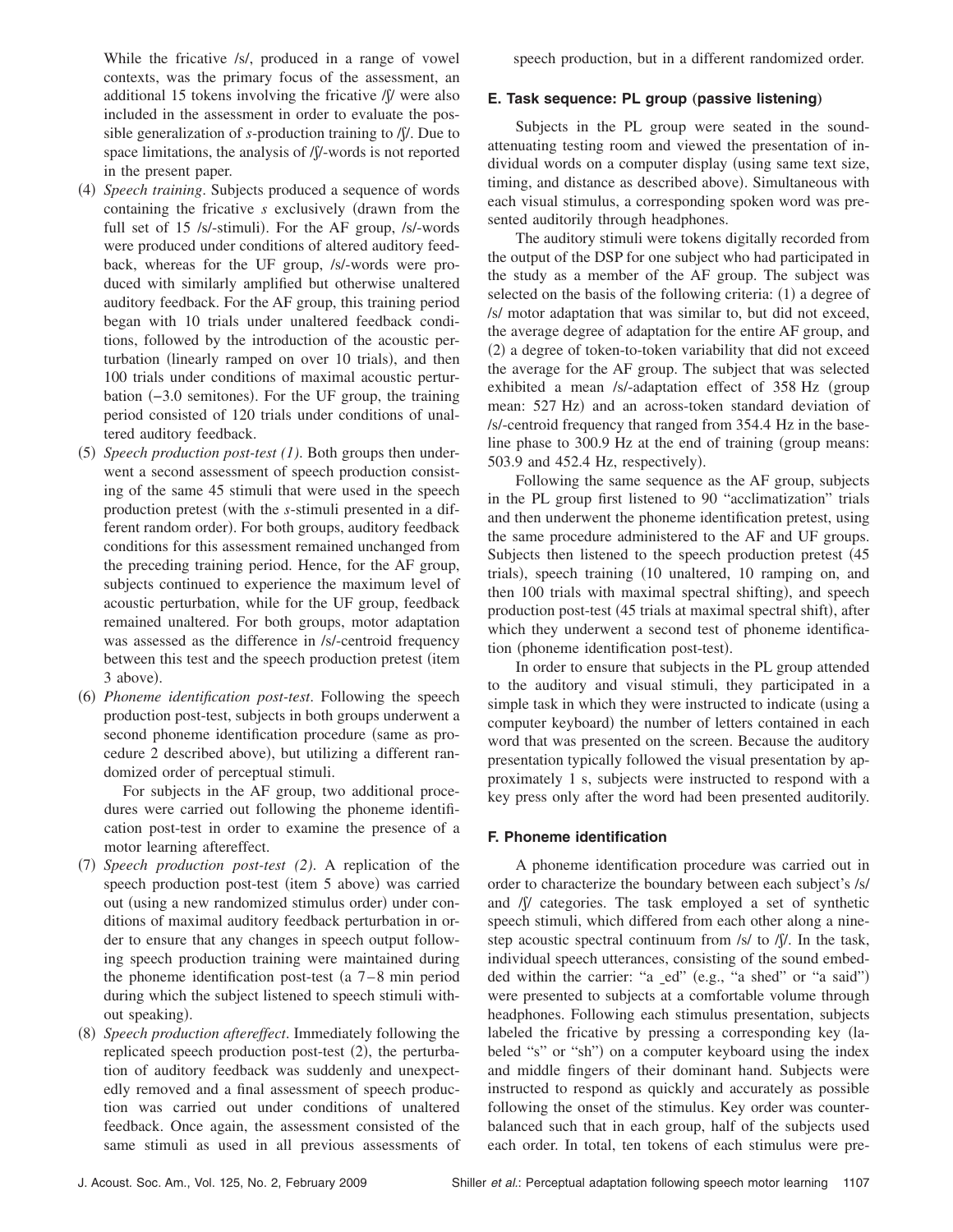sented to each subject in random order. Ten practice trials (randomly selected) were added at the beginning of each labeling session, yielding a total of 100 tokens per test (10) practice + 90 test).

## **G. Synthetic speech stimuli**

The synthetic speech stimuli used in the phoneme identification task were the same as those used in a recent study by Lane *[et al.](#page-9-22)* (2007); thus, a detailed description and further references may be found in that paper. Briefly, speech stimuli were synthesized on the basis of natural exemplars of the phrases: "a said" and "a shed," produced by a female speaker. Two synthetic fricative segments were produced using a Klatt formant synthesizer, such that the frequency and amplitude of the formants (spectral peaks) were closely matched to the formants of the naturally produced fricatives. The parameters used to generate the two synthetic segments  $(|s|$  and  $|f|$ ) were then adjusted slightly so that they differed only in terms of formant amplitude (i.e., formant frequencies were aligned). Finally, using these two synthetic fricatives as the boundary stimuli, a  $/s$ - $\frac{1}{s}$  continuum was generated by interpolating the formant amplitudes over seven intermediate steps. The interpolation was not perfectly linear, due to the constraint of having to use integer values to specify formant amplitudes in the Klatt synthesizer, as well as the desire for a continuum that was roughly balanced for the number of stimulus steps on either side of the category boundary. Finally, the remaining portions of the utterance (preceding vowel "a" and following coda "-ed") were concatenated with the fricative to yield the complete stimuli (e.g., "a said") (see Lane et al.[, 2007](#page-9-22) for further details).

## **H. Data analysis**

# *1. Acoustics*

Adaptation of *s*-production was assessed by examining changes in the first spectral moment: a stable acoustic prop-erty of fricatives ([Behrens and Blumstein, 1988;](#page-9-23) [Jongman](#page-9-24) et al.[, 2000](#page-9-24)) that has been used to evaluate the accuracy of *s*-production in a number of studies involving the manipula-tion of sensory feedback ([Baum and McFarland, 1997,](#page-9-19) [2000](#page-9-20)). The first spectral moment, or centroid frequency, is a measure of central tendency in the spectral domain and is computed as the amplitude-weighted mean of the frequency spectrum (obtained by discrete Fourier transform). For each utterance, the mean frequency centroid was obtained for a 100 ms window about the midpoint of the fricative.

In order to evaluate the magnitude of changes in fricative production within each group of subjects, mean centroid estimates were first obtained separately for each subject. For each of the speech assessments (four for the AF group, and two for the UF group—as described above), an average centroid was computed across all /s/-utterances collapsing across the three vowel contexts<sup>2</sup>). Following the calculation of these within-subject mean values, difference scores were computed between relevant assessments. Two difference scores, in particular, were of interest: First, for all subjects in the AF and UF groups, the difference between the pretraining (baseline) and post-training (immediately following

the training period) assessments was obtained in order to measure the direction and magnitude of the speech training effect; second, for all subjects in the AF group, the difference between the initial baseline assessment and the final assessment (immediately following removal of the shift) was obtained in order to measure the direction and magnitude of the speech adaptation aftereffect (the persistence of motor learning effects in the absence of auditory perturbation). Statistical pairwise comparisons were carried out using *t*-tests, corrected for multiple comparisons (familywise  $p < 0.05$ ) using Holm's sequential Bonferroni procedure.

## *2. Phoneme identification function*

The set of response data from the phoneme identification task (selection of "s" or "sh" for ten tokens of nine different stimuli) was used to estimate parameters for the /s-f/ identification function for the two tests (pre- and postpractice) within each subject. This was done by first computing the proportion of "s" responses for each stimulus  $(1.0=100\%$  "s" response), linearly interpolating to an interval of 0.1 stimulus steps, and then fitting a four-parameter logistic function (sigmoid) to the resulting data points. The sigmoid parameters include the stimulus step at which the proportion of "s" responses is 0.5, which was taken as the boundary between the "s" and "sh" responses. As in the case of the centroid frequency measure, estimates of the location of the sigmoid boundary from the two assessments (pre- and post-training) were converted to a difference score for each subject in order to measure the direction and magnitude of the training effect. Pairwise comparisons between the AF and other groups were carried out using independent-samples t-tests, corrected for multiple comparisons (familywise  $p < 0.05$ ) using Holm's sequential Bonferroni procedure.

## **III. RESULTS**

On average, the auditory feedback manipulation resulted in a 1430 Hz reduction in /s/-centroid frequency across subjects in the AF group. Following the period of speech practice under these altered auditory conditions, these subjects adjusted their production of /s/ to counteract the effect of the sensory perturbation (Fig. [3,](#page-6-0) left bar). Specifically, subjects showed an increase in /s/-centroid frequency (i.e., in the direction opposite that of the spectral shift) averaging 529 Hz following training. The mean change in fricative centroid frequency within each of the three tested vowel contexts  $\ell / \nu /$ , /i/, and /a/) was found to vary somewhat (averaging 567.5, 462.7, and 556.0 Hz, respectively); however, the difference between contexts was not statistically reliable  $(F[2, 18])$  $= 0.542, p > 0.05$ ). The overall change in speech output was found to persist following the sudden removal of the pertur-bation (Fig. [3,](#page-6-0) middle bar), averaging 490 Hz across a final block of 30 /s/-word trials with unaltered auditory feedback. Note that a deadaptation effect of 113 Hz was observed between the first five and final five /s/-words in this final testing block; however, the reduction was not statistically reliable  $[t(9)=0.49, p>0.05]$ . The persistence of motor adaptation following removal of the sensory perturbation indicates that the changes in speech production were not the result of on-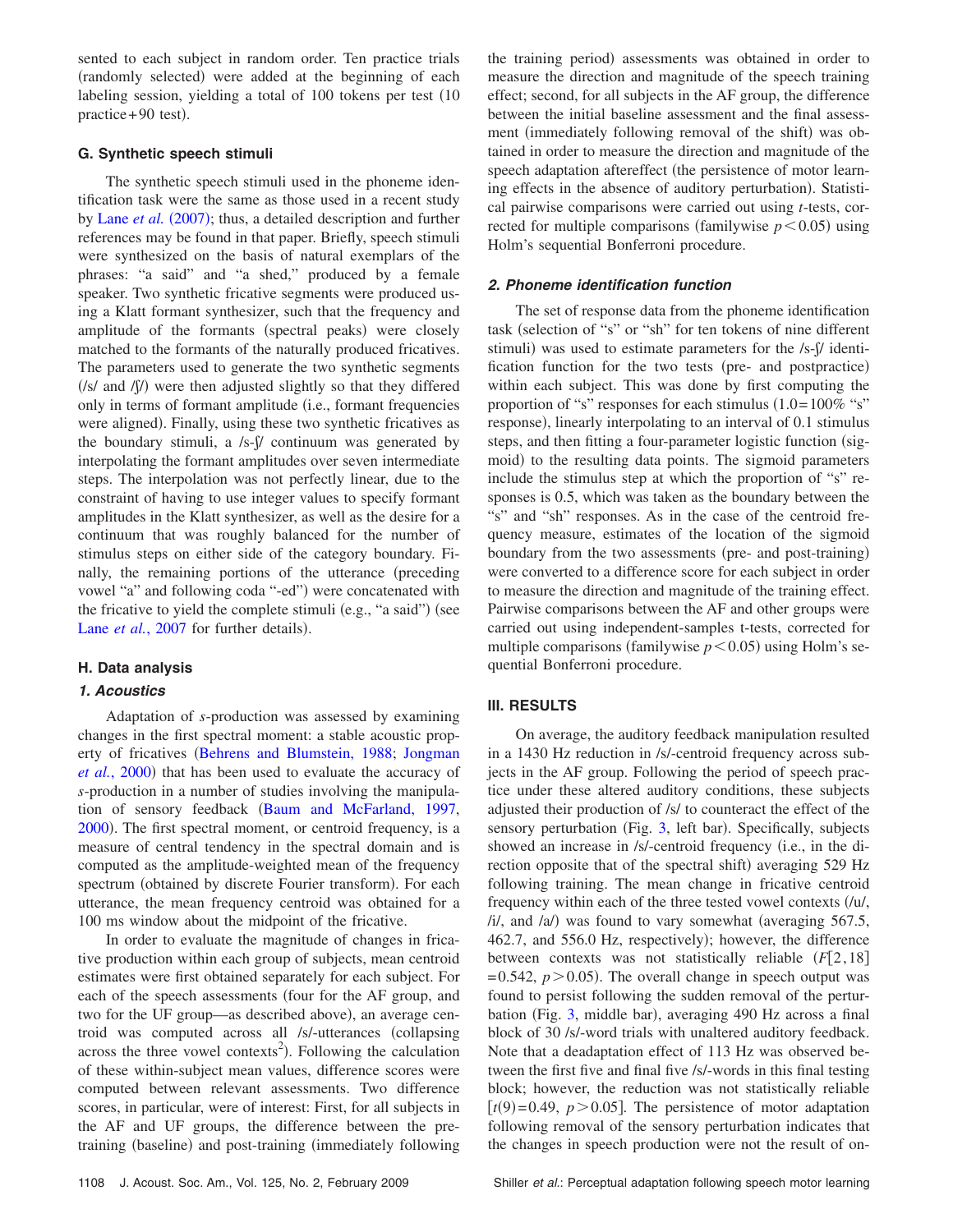<span id="page-6-0"></span>

FIG. 3. Observed changes in speech output. The observed changes in /s/ *centroid* frequency associated with speech practice under conditions of altered auditory feedback (AF group; *left* and *middle* bars) and under conditions of unaltered auditory feedback (UF group; *right bar*). The error bars show one standard error. See text for details.

line corrections, but rather resulted from changes in the neurally specified motor plan for the production of the /s/-sound. The observed adaptation and aftereffects for the AF group were found to be reliably larger than the change in /s/- production observed in a group of control subjects UF group) who underwent an identical period of intensive speech practice with *s*-initial words under conditions of *un*altered auditory feedback [AF adaptation versus UF adaptation:  $t(18)=2.9$ ,  $p<0.05$ ; AF aftereffect versus UF adaptation:  $t(18)=2.7$ ,  $p<0.05$ ]. For this control group, little change in speech output was observed following speech practice [mean:  $-39$  Hz,  $t(9) = 0.25$ ,  $p > 0.05$ ], indicating that the effects observed in the experimental group did not arise from aspects of the experimental setup unrelated to the spectral manipulation (such as the high concentration of  $/s$ )-words in the speech corpus) (Fig. [3,](#page-6-0) right bar).

In addition to assessing changes in /s/-production resulting from the auditory feedback manipulation, an evaluation of speech perception was carried out for both the AF and UF groups prior to and following the period of intensive /s/ practice in order to examine changes in the representation of speech-sound categories resulting from the manipulation. Mean /s- $\beta$  identification functions and their associated boundary locations (the stimulus step at which the proportion of "s" responses is 0.5) are shown in Figs.  $4(a)$  $4(a)$  and  $4(b)$ . Following the period of /s/-word practice with altered auditory feedback in which the fricative centroid frequency was shifted lower, toward /f/), subjects in the AF group exhibited a change in their  $/s$ - $\beta$  identification function that acted to reduce the impact of the perturbation. Specifically, the location of the /s- $\beta$ / category boundary was shifted toward a lower centroid frequency (in the direction of the /ʃ/ category),

<span id="page-6-1"></span>

FIG. 4. Evaluation of speech-sound perception. (a) Mean pretest and post-test identification functions for each group, based on average sigmoid boundary and slope parameters (see Sec. II H). Notably, for subjects in the AF group, the boundary is seen to shift in the direction of the auditory perturbation (toward sh) following speech practice. In contrast, for the UF group, the boundary shifts toward the *s*-stimuli following speech practice, while for the PL group, passive listening of frequency-altered speech stimuli results in little change in boundary location. (b) Mean change in boundary location following the period of speech practice (AF and UF groups), or passive listening to altered stimuli (PL group). The error bars show one standard error.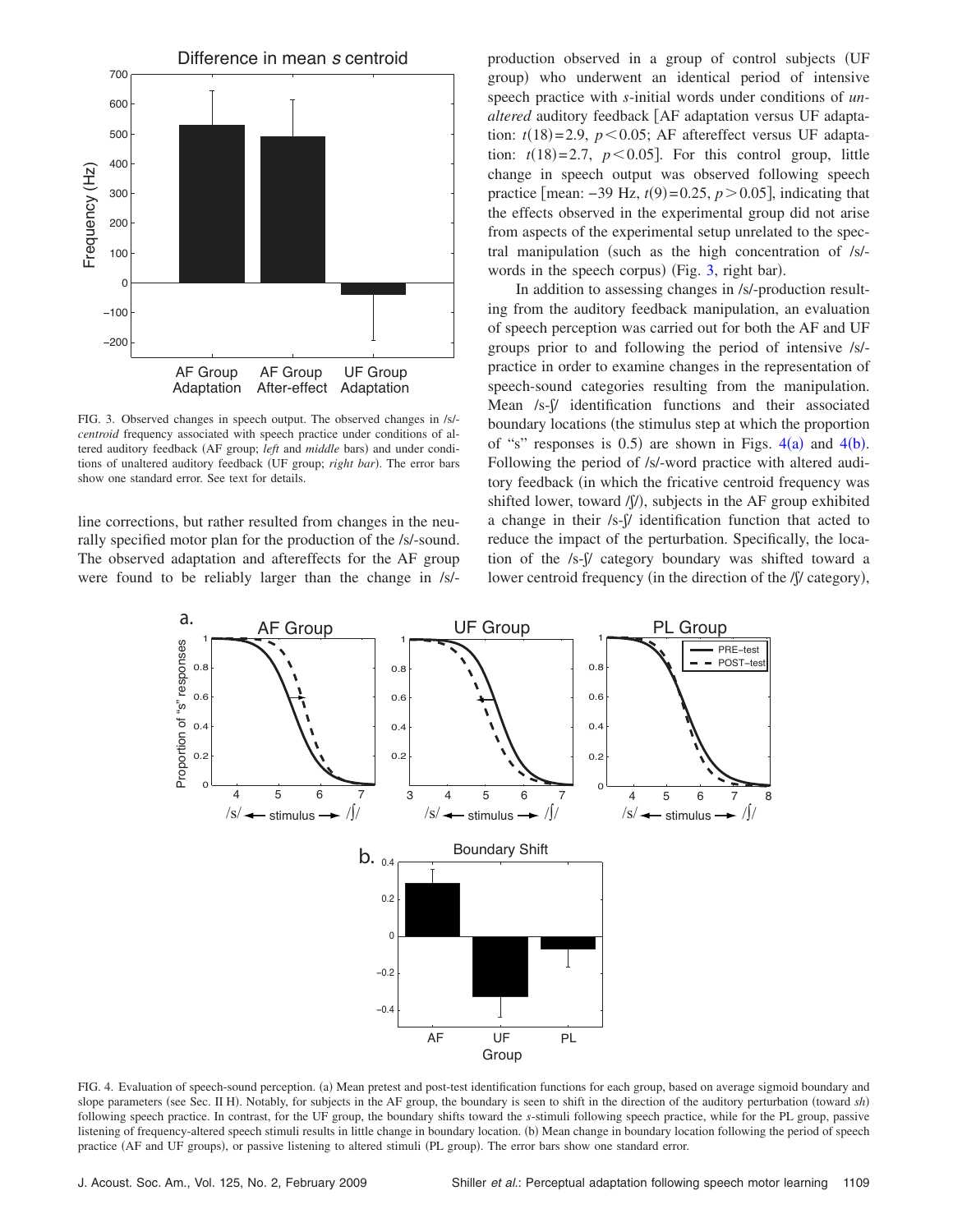thereby reducing the discrepancy between the spectrally altered *s* acoustics and the perceptual representation of the *s* category. The boundary shift for the AF group differed reliably from that of the UF group, for whom auditory feedback was not spectrally altered [AF boundary shift versus UF boundary shift:  $t(18)=4.5$ ,  $p<0.05$ . In contrast with the AF group, subjects in the UF group exhibited a shift in the  $/s$ - $\frac{1}{s}$ category boundary toward stimuli containing a *higher* centroid frequency (i.e., further toward the /s/-category) following the period of /s/-word practice  $[t(9)=2.9, p<0.05]$ .

In order to determine whether the perceptual adaptation observed in the AF group might have been due solely to perceptual exposure to frequency-shifted /s/-words, the effects observed in the AF group were compared with those of a third group of subjects (PL group) who passively listened to a sequence of frequency altered speech stimuli—matched to the stimuli perceived by the AF group—without producing any words themselves. Compared with the relatively small boundary shift observed for the PL group, a significantly larger change in the boundary location was observed for the AF group [AF versus PL groups:  $t(18)=2.84$ ,  $p<0.05$ ], as shown in Figs.  $4(a)$  $4(a)$  and  $4(b)$ .

## **IV. DISCUSSION**

In the present study, we have investigated speech motor adaptation to altered auditory feedback during the production of the sibilant /s/. Talkers exposed to the auditory manipulation (AF group) were found to alter their speech output to compensate for the effects of the sensory perturbation. That is, they produced the sibilant with an increased centroid frequency in order to offset the decrease in frequency in the fed-back acoustic signal. Furthermore, the compensatory change was found to persist following the sudden removal of the perturbation, indicating that the change in output was not the result of online feedback-based correction but rather reflected a change in the underlying motor plan for /s/. The finding of speech-motor learning is consistent with numerous studies of speech adaptation involving manipulations of auditory feedback (e.g., involving vowel formants and fundamental frequency[—Houde and Jordan, 1998,](#page-9-0) [2002;](#page-9-2) [Jones](#page-9-3) [and Munhall, 2005;](#page-9-3) [Purcell and Munhall, 2006a;](#page-10-1) [Villacorta](#page-10-0) et al.[, 2007](#page-10-0)) and somatosensory feedback (e.g., palatal or dental prosthesis, altered jaw path[—Baum and McFarland,](#page-9-19) [1997,](#page-9-19) [2000;](#page-9-20) [Jones and Munhall, 2003;](#page-9-21) [Tremblay](#page-10-3) *et al.*, [2003](#page-10-3)). In comparison with the subjects in the AF condition, a group of subjects who underwent an identical set of speech production procedures without any alteration to auditory feedback (UF group) did not show a shift in speech output following the period of speech practice with /s/-initial words.

Previous studies of speech-motor learning using purely auditory manipulations of sensory feedback have examined the production of vowel formants and fundamental frequency [Houde and Jordan, 1998;](#page-9-0) [Jones and Munhall, 2000;](#page-9-1) [Houde](#page-9-2) [and Jordan, 2002;](#page-9-2) [Jones and Munhall, 2005;](#page-9-3) [Purcell and](#page-10-1) [Munhall, 2006a;](#page-10-1) [Villacorta](#page-10-0) et al., 2007). In contrast, the present study provides a demonstration of speech adaptation following a purely auditory perturbation of a consonantal speech sound. Studies of motor adaptation involving the production of sibilants have, of course, been carried out using perturbations that alter the shape of the vocal tract (e.g., using palatal or dental prostheses[—Baum and McFarland,](#page-9-19) [1997,](#page-9-19) [2000;](#page-9-20) [Jones and Munhall, 2003](#page-9-21)). The impact of these physical manipulations is complex—altering both tactile/ somatosensory feedback as well as speech acoustics therefore it is impossible to determine the extent to which subjects in these studies were compensating for changes in a particular sensory modality. In contrast, the observation of motor adaptation in the present study offers direct support for the role of auditory input in the production of the sibilant /s/.

In addition to the demonstration of speech motor adaptation in the present study, an investigation of the perceptual representation of the /s- $\int$ / contrast revealed a shift in the phoneme identification boundary following speech practice under feedback-altered conditions (AF group). Specifically, the boundary was found to shift in the same direction as the feedback manipulation (toward a lower centroid frequency, i.e., the /ʃ/ category). Such a perceptual shift is adaptive, since it has the effect of reducing the functional impact of the auditory feedback manipulation by increasing the perceptual distance between the category boundary and the subjects' altered /s/-stimuli. The extent to which this perceptual adaptation effect might have arisen solely due to the perceived change in acoustic properties of /s/-words was explored by exposing a set of similarly altered stimuli to a group of control subjects who themselves did not produce any speech PL group). Following the exposure to frequency-shifted /s/words (using the same testing sequence as subjects in the AF group), no overall change in these subjects' perceptual boundaries between /s/ and  $\int$ / $\int$ / was observed, suggesting that the perceptual changes observed in the AF group were indeed related to a perceptuomotor adaptation.

While subjects in the PL group exhibited no change in perceptual representations, subjects in the UF control group who produced repeated /s/-words under conditions of unaltered auditory feedback) did exhibit a shift in the perceptual category boundary following the training phase, however, in this case toward a *higher* centroid frequency (i.e., in the direction of the /s/ category). Such a boundary shift is consistent with the well-known *selective adaptation effect* ([Eimas](#page-9-25) [and Corbit, 1973](#page-9-25)), a perceptual phenomenon in which repeated exposure to stimuli at one end of a phonetic continuum results in a shift in the phoneme identification boundary toward the repeated stimulus. Given that subjects in all three groups were exposed to repeated /s/-stimuli, the question remains as to why a selective adaptation effect was only observed in the UF group. One possibility is that the selective adaptation effect depends critically on the repeated presentation of canonical endpoint stimuli (i.e., unaltered /s/words), as have typically been employed in studies investigating the phenomenon. Indeed, a small number of selective adaptation studies have included degraded or otherwise noncanonical speech stimuli and in spite of the subjects' tendency to categorize these stimuli as belonging to a particular phonemic category, a weaker or nonexistent selective adaptation effect was reported in comparison with end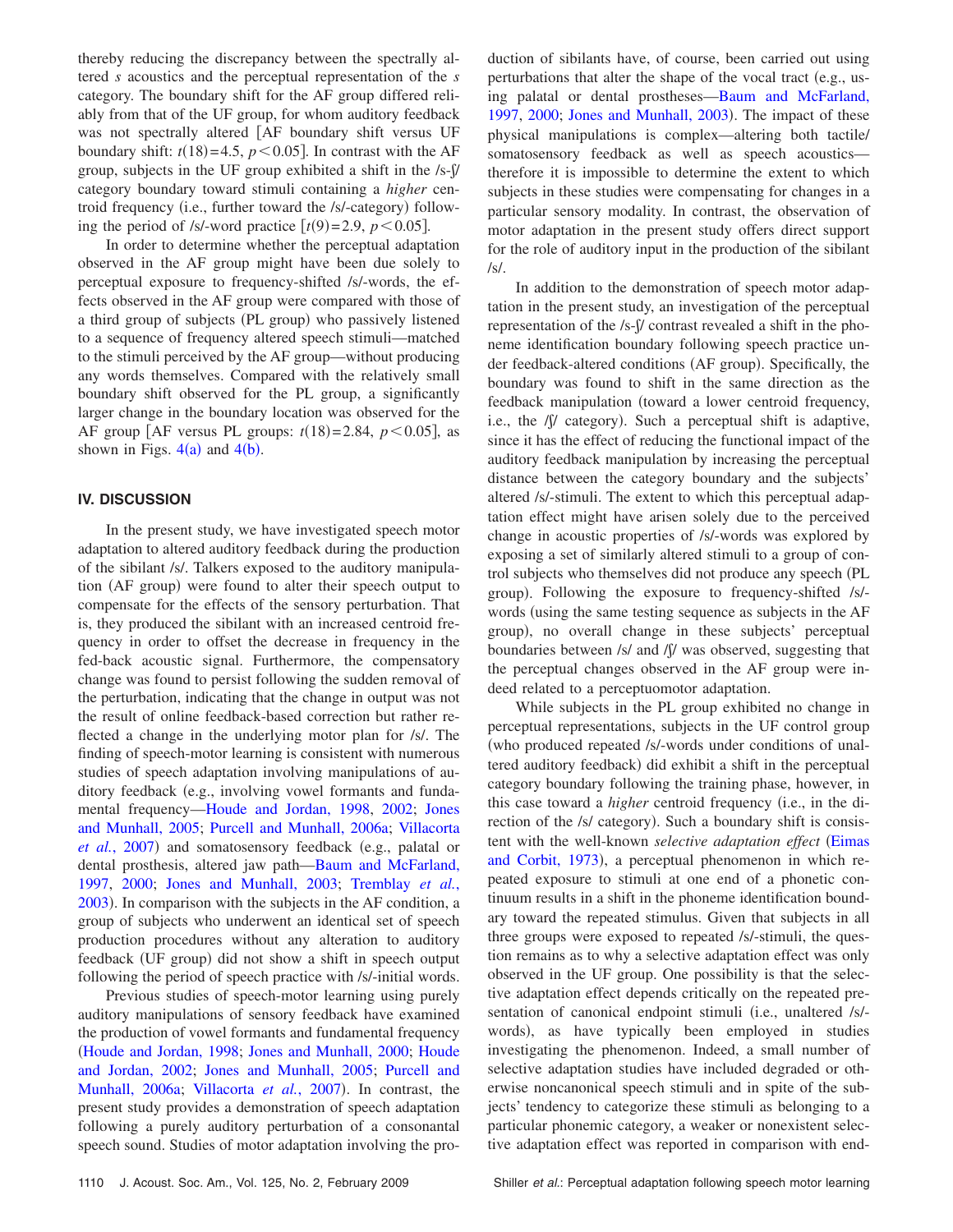point stimuli ([Sawusch and Pisoni, 1976;](#page-10-4) [Blumstein](#page-9-26) et al., [1977;](#page-9-26) [Cheesman and Greenwood, 1995](#page-9-27)).

In addition to shifting perceptual category boundaries, the selective adaptation effect has been shown to impact the *production* of speech sounds in a number of studies ([Cooper](#page-9-28) [and Lauritsen, 1974;](#page-9-28) [Cooper and Nager, 1975;](#page-9-29) [Jamieson and](#page-9-30) [Cheesman, 1987](#page-9-30)). [Cooper and Lauritsen's](#page-9-28) (1974) seminal study demonstrated that repetitive listening to a CV syllable with an initial voiceless stop consonant (which presumably resulted in a perceptual selective adaptation effect) caused subjects to produce a shorter voice onset time (VOT) for voiceless stop consonants in CV syllables. Given this finding, it is perhaps surprising that the UF group in the present study did not show a corresponding shift in speech output. This discrepancy is likely explained by the substantially smaller number of trials in the current study as compared to that utilized by previous studies such as [Cooper and Laurit](#page-9-28)[sen's](#page-9-28) (1974), in which a significant shift in motor output was observed following many hundreds of trials. In addition, the impact of the selective adaptation effect on speech production has only been demonstrated in the context of a single speech parameter—VOT for voiceless plosives—with a failure to demonstrate a corresponding change in VOT output following selective adaptation to their voiced counterparts [Cooper and Lauritsen, 1974;](#page-9-28) [Cooper and Nager, 1975;](#page-9-29) [Jamieson and Cheesman, 1987](#page-9-30)). The apparent phonetic specificity of this perceptuomotor selective adaptation effect leaves open the question of whether a similar phenomenon would be expected in the case of fricatives.

A number of prior studies have demonstrated changes in the perception of phoneme categories under a range of lis-tening conditions ([Ladefoged and Broadbent, 1957;](#page-9-8) [Miller](#page-9-9) [and Liberman, 1979;](#page-9-9) [Mann and Repp, 1980;](#page-9-10) [Bertelson](#page-9-11) *et al.*, [2003;](#page-9-11) Norris *et al.*[, 2003;](#page-9-12) [Kraljic and Samuel, 2005;](#page-9-13) [McQueen](#page-9-18) et al., 2006). The question arises whether similar input processes might underlie the perceptual adaptation observed in the present study. For example, it has been shown that when listeners are exposed to phonetic stimuli that are perceptually ambiguous, e.g., a word containing a fricative that is acoustically midway between two categories (as in Norris *et al.*[, 2003;](#page-9-12) [Kraljic and Samuel, 2005;](#page-9-13) [McQueen](#page-9-18) et al.[, 2006](#page-9-18)), their phoneme category boundary may shift in order to reduce the ambiguity. In the present study, we investigated the possible contribution of a lexically based perceptual adaptation effect by examining the change in the  $/s-\sqrt{b}$ perceptual boundary in a group of subjects (PL group) who listened passively to a sequence of /s/-words that were frequency-altered in the same manner as the speech feedback presented to the AF group. The PL group showed no overall shift in their /s- $\int$ / category boundary following the perceptual exposure. The lack of a lexically based perceptual adaptation effect in the present study is likely related to the nature of the auditory stimuli involved. While previous perceptual adaptation studies have employed acoustic stimuli that were designed to be maximally acoustically and perceptually ambiguous, the /s/-productions in the present study were not degraded to such a large degree. As a result, the stimuli in the

present study—while not typical /s/ tokens—remained within the /s/ category and hence were not, in fact, perceptually ambiguous.<sup>3</sup>

The results of the present study provide new insights into aspects of previous studies of speech adaptation that have been poorly understood, in particular, the common finding that adaptation in motor output is less than complete [Baum and McFarland, 1997;](#page-9-19) [Houde and Jordan, 1998,](#page-9-0) [2002;](#page-9-2) [Tremblay](#page-10-3) et al., 2003; [Jones and Munhall, 2005](#page-9-3)). The finding of incomplete adaptation in prior studies has been discussed primarily in terms of factors that might impact the motor planning process (although, see [Houde and Jordan,](#page-9-2) [2002](#page-9-2)). These include articulatory constraints, auditory acuity, the balance of feedback and feed-forward control mechanisms, modulation of the salience of auditory feedback over time, and, in the case of purely auditory perturbations, the possible impact of unaltered somatosensory targets for speech sounds (e.g., [Savariaux](#page-10-5) et al., 1995; [Baum and](#page-9-20) [McFarland, 2000;](#page-9-20) [Houde and Jordan, 2002;](#page-9-2) [Purcell and](#page-9-15) [Munhall, 2006a;](#page-9-15) [Villacorta](#page-10-0) et al., 2007). In addition, individual differences in the degree of motor adaptation may be related to speech production characteristics such as token-totoken variability and the distinctiveness of phoneme production—properties that could influence the impact of a given feedback manipulation. In contrast with these accounts, the present results suggest that speech adaptation to altered auditory feedback is not limited to the motor domain, but rather involves changes in both motor output and auditory representations of speech sounds that together act to reduce the impact of the perturbation. Thus, the contribution of both sensory and motor adaptive processes, in conjunction with those factors already suggested, might offer a better account of speech adaptation to altered sensory conditions.

These results appear in keeping with the long-standing proposal that speech perception and speech production are closely linked processes, as first detailed in the motor theory of speech perception [Liberman](#page-9-31) *et al.*, 1967; [Liberman and](#page-9-32) [Mattingly, 1985;](#page-9-32) [Liberman and Whalen, 2000;](#page-9-33) see also [Galantucci](#page-9-34) et al., 2006), itself an extension of earlier theories of perception in which motor actions were viewed as pos-sible integral components of the perceptual process ([Berke](#page-9-35)[ley, 1709;](#page-9-35) [Washburn, 1926;](#page-10-6) [Festinger](#page-9-36) et al., 1967). The findings also appear consistent with a growing number of behavioral, neuroimaging, and neurophysiological studies providing supporting evidence for sensorimotor interactions during both speech perception and production ([Cooper and](#page-9-28) [Lauritsen, 1974;](#page-9-28) Fadiga *et al.*[, 2002;](#page-9-37) [Watkins](#page-10-7) *et al.*, 2003; [Wilson](#page-10-8) *et al.*, 2004; Sams *et al.*[, 2005;](#page-10-9) [Pulvermuller](#page-10-10) *et al.*, [2006;](#page-10-10) [Gentilucci and Bernardis, 2007;](#page-9-38) [Meister](#page-9-39) *et al.*, 2007; [Skipper](#page-10-11) *et al.*, 2007; [Tourville](#page-10-12) *et al.*, 2008). The results of the present study provide new behavioral evidence showing not only a link between the processes underlying speech perception and production, but a functional and plastic change involving both input and output processes simultaneously.

## **ACKNOWLEDGMENTS**

Supported by research grants from NSERC-Canada, a postdoctoral fellowship from the Centre for Research on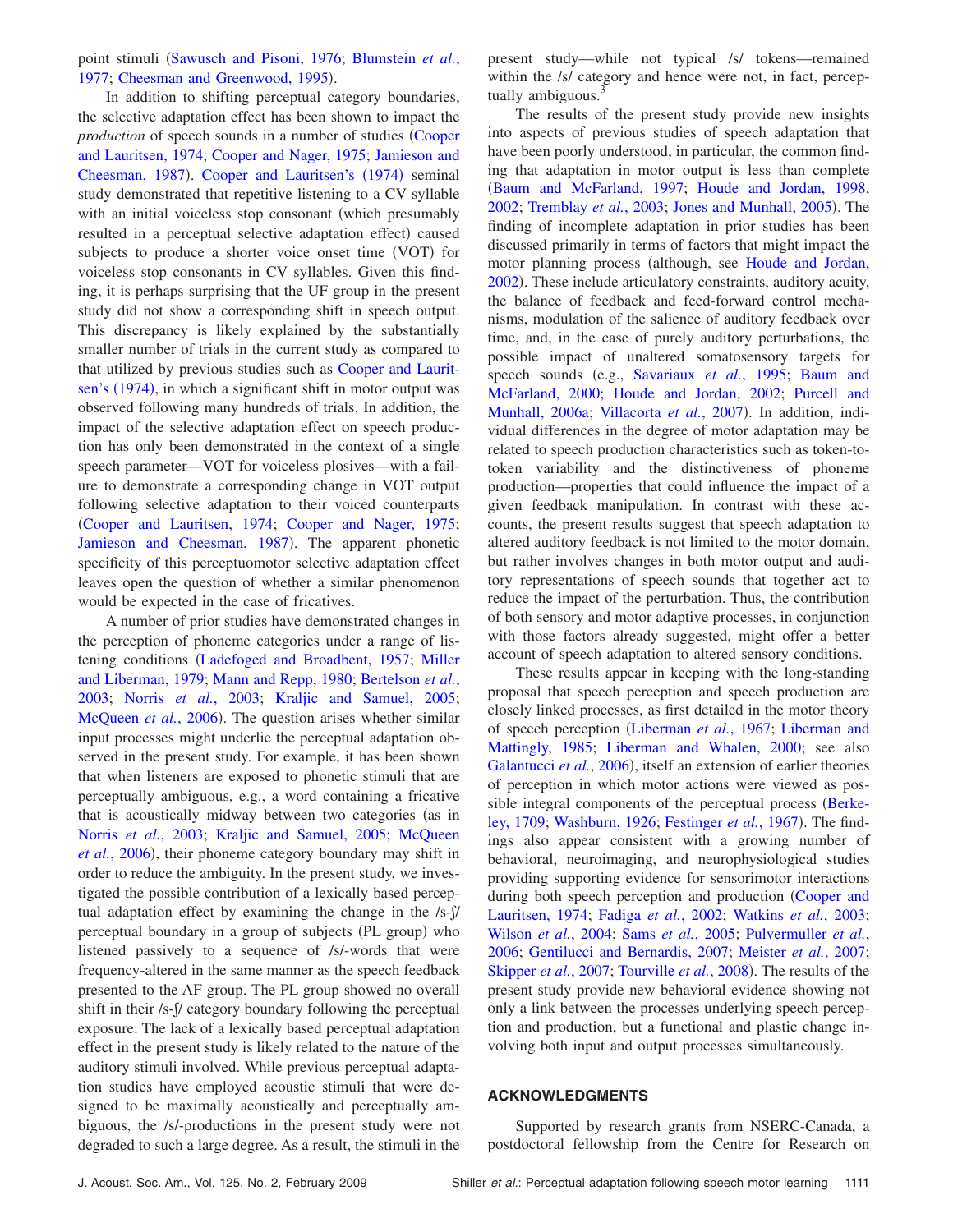Language, Mind and Brain, McGill University, Canada (D.M.S.), and a Richard H. Tomlinson postdoctoral fellowship from McGill University, Canada (M.S.).

<sup>1</sup>Importantly, the AF and UF groups did not differ appreciably in /s/ duration (584 ms versus 613 ms). In addition, for the AF group, the mean fricative duration was very similar prior to and following the period of training under conditions of altered auditory feedback 584 ms versus 593 ms), which indicates that differences in duration did not play a role in the observed adaptation effects.

<sup>2</sup>As described in Sec. III, vowel context was not found to have a reliable impact on the magnitude of the /s/ motor adaptation effect in the AF group.

 $3\overline{I}$  in order to verify that the three-semitone frequency shift did not result in ambiguous stimuli, a small control study was carried out as follows: Single tokens of the words "sue" and "shoe" were selected from the baseline productions of the first five subjects in the AF group. The five tokens of "sue" were then played back through the DSP, applying a frequency shift of −3.0 semitones, and the output was digitally recorded. All speech stimuli (unshifted "sue" and "shoe," plus the frequency shifted "sue") were normalized in order to remove any differences in fricative amplitude and duration within each of the five speakers. Vowel differences were also eliminated by concatenating the normalized fricatives with a single vowel (taken from the unfiltered production of "sue") for each subject, resulting in three stimuli per talker that differed solely in the frequency composition of the fricatives. A perceptual test was carried out in which 6 female listeners made phoneme identity judgments ("s" versus "sh") on 85 speech stimuli played back through headphones under conditions comparable to those used for perceptual testing in the main study. The stimulus set contained five repetitions of the 15 different speech stimuli presented in randomized order (totaling 25 repetitions of each fricative), plus 10 initial practice trials (randomly selected). As expected, all eight listeners consistently labeled the unaltered /s/-stimuli as "s" (averaging 99% "s" responses across listeners) and the unaltered /f/-stimuli as "sh" (2% "s" responses). Notably, subjects were also highly consistent in their labeling of the frequency-shifted /s/-stimuli as "s" (99% "s" responses). Thus, while the /s/-productions were altered by the DSP, the magnitude of the frequency shift was not great enough to render the stimuli phonemically ambiguous.

- Abbs, J. H., and Gracco, V. L. (1984). "Control of complex motor gestures: Orofacial muscle responses to load perturbations of lip during speech," J. Neurophysiol. **51**, 705–723.
- <span id="page-9-19"></span>Baum, S. R., and McFarland, D. H. (1997). "The development of speech adaptation to an artificial palate," J. Acoust. Soc. Am. **102**, 2353–2359.
- <span id="page-9-20"></span>Baum, S. R., and McFarland, D. H., (2000). "Individual differences in speech adaptation to an artificial palate," J. Acoust. Soc. Am. **107**, 3572– 3575.
- <span id="page-9-23"></span>Behrens, S. J., and Blumstein, S. E. (1988). "Acoustic characteristics of English voiceless fricatives: A descriptive analysis," J. Phonetics **16**, 295– 298.
- <span id="page-9-35"></span>Berkeley, G., (1709). "An essay towards a new theory of vision," in *The Works of George Berkeley*, edited by A. A. Luce and T. E. Jessop (Nelson, London).
- <span id="page-9-11"></span>Bertelson, P., Vroomen, J., and De Gelder, B., (2003). "Visual recalibration of auditory speech identification: A McGurk aftereffect," Psychol. Sci. **14**, 592–597.
- <span id="page-9-26"></span>Blumstein, S. E., Stevens, K. N., and Nigro, G. N. (1977). "Property detectors for bursts and transitions in speech perception," J. Acoust. Soc. Am. **61**, 1301–1313.
- <span id="page-9-17"></span>Bradlow, A. R., and Bent, T., (2008). "Perceptual adaptation to non-native speech," Cognition **106**, 707–729.
- <span id="page-9-27"></span>Cheesman, M. F., and Greenwood, K. G. (1995). "Selective adaptation by context-conditioned fricatives," J. Acoust. Soc. Am. **97**, 531–538.
- <span id="page-9-16"></span>Clarke, C. M., and Garrett, M. F., (2004). "Rapid adaptation to foreignaccented English," J. Acoust. Soc. Am. **116**, 3647–3658.
- <span id="page-9-28"></span>Cooper, W. E., and Lauritsen, M. R. (1974). "Feature processing in the perception and production of speech," Nature (London) 252, 121-123.
- <span id="page-9-29"></span>Cooper, W. E., and Nager, R. M. (1975). "Perceptuo-motor adaptation to speech: An analysis of bisyllabic utterances and a neural model," J. Acoust. Soc. Am. **58**, 256–266.
- <span id="page-9-25"></span>Eimas, P. D., and Corbit, J. D. (1973). "Selective adaptation of linguistic feature detectors," Cogn. Psychol. **4**, 99–109.
- Elman, J. L. (1981). "Effects of frequency-shifted feedback on the pitch of vocal productions," J. Acoust. Soc. Am. **70**, 45–50.
- <span id="page-9-37"></span>Fadiga, L., Craighero, L., Buccino, G., and Rizzolatti, G., (2002). "Speech listening specifically modulates the excitability of tongue muscles: A TMS study," Eur. J. Neurosci. **15**, 399–402.
- <span id="page-9-36"></span>Festinger, L., Burnham, C. A., Ono, H., and Bamber, D. (1967). "Efference and the conscious experience of perception," J. Exp. Psychol. **74**, 1–36.
- <span id="page-9-34"></span>Galantucci, B., Fowler, C. A., and Turvey, M. T., (2006). "The motor theory of speech perception reviewed," Psychon. Bull. Rev. **13**, 361–377.
- <span id="page-9-38"></span>Gentilucci, M., and Bernardis, P., (2007). "Imitation during phoneme production," Neuropsychologia **45**, 608–615.
- Gracco, V. L., and Abbs, J. H. (1985). "Dynamic control of the perioral system during speech: Kinematic analyses of autogenic and nonautogenic sensorimotor processes," J. Neurophysiol. **54**, 418–432.
- <span id="page-9-4"></span>Guenther, F. H. (1995). "Speech sound acquisition, coarticulation, and rate effects in a neural network model of speech production," Psychol. Rev. **102**, 594–621.
- <span id="page-9-7"></span>Guenther, F. H., (2006). "Cortical interactions underlying the production of speech sounds," J. Commun. Disord. **39**, 350–365.
- <span id="page-9-0"></span>Houde, J. F., and Jordan, M. I. (1998). "Sensorimotor adaptation in speech production," Science **279**, 1213–1216.
- <span id="page-9-2"></span>Houde, J. F., and Jordan, M. I., (2002). "Sensorimotor adaptation of speech I: Compensation and adaptation," J. Speech Lang. Hear. Res. **45**, 295–310.
- <span id="page-9-30"></span>Jamieson, D. G., and Cheesman, M. F. (1987). "The adaptation of produced voice-onset time," J. Phonetics **15**, 15–27.
- <span id="page-9-1"></span>Jones, J. A., and Munhall, K. G., (2000). "Perceptual calibration of F0 production: Evidence from feedback perturbation," J. Acoust. Soc. Am. **108**, 1246–1251.
- <span id="page-9-21"></span>Jones, J. A., and Munhall, K. G., (2003). "Learning to produce speech with an altered vocal tract: The role of auditory feedback," J. Acoust. Soc. Am. **113**, 532–543.
- <span id="page-9-3"></span>Jones, J. A., and Munhall, K. G., (2005). "Remapping auditory-motor representations in voice production," Curr. Biol. **15**, 1768–1772.
- <span id="page-9-24"></span>Jongman, A., Wayland, R., and Wong, S., (2000). "Acoustic characteristics of English fricatives," J. Acoust. Soc. Am. **108**, 1252–1263.
- Kawahara, H. (1995). "Hearing voice: Transformed auditory feedback effects on voice pitch control," Proceedings of the International Joint Conference on Artificial Intelligence (IJCAI'95) Workshop on Computational Auditory Scene Analysis, pp. 143–148.
- <span id="page-9-6"></span>Kawato, M. (1999). "Internal models for motor control and trajectory planning," Curr. Opin. Neurobiol. **9**, 718–727.
- <span id="page-9-13"></span>Kraljic, T., and Samuel, A. G., (2005). "Perceptual learning for speech: Is there a return to normal?," Cognit Psychol. **51**, 141–178.
- <span id="page-9-8"></span>Ladefoged, P., and Broadbent, D. E. (1957). "Information conveyed by vowels," J. Acoust. Soc. Am. **29**, 98–104.
- <span id="page-9-22"></span>Lane, H., Denny, M., Guenther, F. H., Hanson, H. M., Marrone, N., Matthies, M. L., Perkell, J. S., Stockmann, E., Tiede, M., Vick, J., and Zandipour, M., (2007). "On the structure of phoneme categories in listeners with cochlear implants," J. Speech Lang. Hear. Res. **50**, 2–14.
- <span id="page-9-31"></span>Liberman, A. M., Cooper, F. S., Shankweiler, D. P., and Studdert-Kennedy, M. **1967**-. "Perception of the speech code," Psychol. Rev. **74**, 431–461.
- <span id="page-9-32"></span>Liberman, A. M., and Mattingly, I. G. (1985). "The motor theory of speech perception revised," Cognition **21**, 1–36.
- <span id="page-9-33"></span>Liberman, A. M., and Whalen, D. H., (2000). "On the relation of speech to language," Trends Cogn. Sci. **4**, 187–196.
- <span id="page-9-10"></span>Mann, V. A., and Repp, B. H. (1980). "Influence of vocalic context on perception of the [zh]-[s] distinction," Percept. Psychophys. 28, 213–228.
- <span id="page-9-14"></span>Mann, V. A., and Repp, B. H. (1981). "Influence of preceding fricative on stop consonant perception," J. Acoust. Soc. Am. **69**, 548–558.
- <span id="page-9-18"></span>McQueen, J. M., Norris, D., and Cutler, A., (2006). "The dynamic nature of speech perception," Lang Speech **49**, 101–112.
- <span id="page-9-39"></span>Meister, I. G., Wilson, S. M., Deblieck, C., Wu, A. D., and Iacoboni, M., (2007). "The essential role of premotor cortex in speech perception," Curr. Biol. **17**, 1692–1696.
- <span id="page-9-9"></span>Miller, J. L., and Liberman, A. M. (1979). "Some effects of later-occurring information on the perception of stop consonant and semivowel," Percept. Psychophys. **25**, 457–465.
- Nasir, S. M., and Ostry, D. J., (2006). "Somatosensory precision in speech production," Curr. Biol. **16**, 1918–1923.
- <span id="page-9-15"></span>Nearey, T. M. (1989). "Static, dynamic, and relational properties in vowel perception," J. Acoust. Soc. Am. **85**, 2088–2113.
- <span id="page-9-12"></span>Norris, D., McQueen, J. M., and Cutler, A., (2003). "Perceptual learning in speech," Cognit Psychol. **47**, 204–238.
- <span id="page-9-5"></span>Perkell, J. S., Matthies, M. L., Lane, H., Guenther, F. H., Wilhelms-

1112 J. Acoust. Soc. Am., Vol. 125, No. 2, February 2009 Shiller *et al.*: Perceptual adaptation following speech motor learning